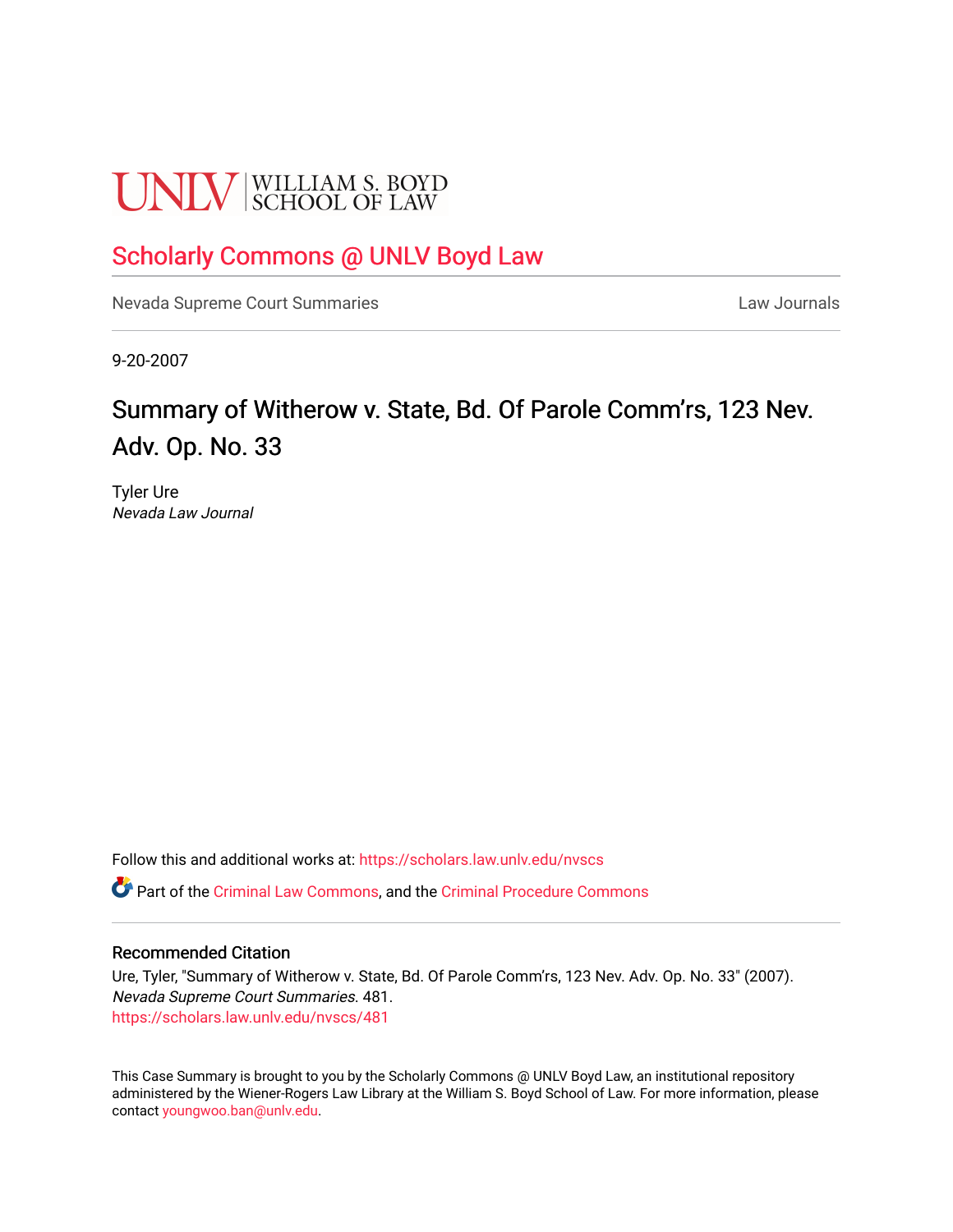## *Witherow v. State, Bd. Of Parole Comm'rs***, 12[3](#page-1-0) Nev. Adv. Op. No. 33 (September 20, 2007)[1](#page-1-0)**

## **CRIMINAL LAW-PAROLE**

#### **Summary**

 This case is an appeal from a district court order dismissing a complaint that challenged a parole board proceeding under Nevada's Open Meeting Law.

#### **Disposition/Outcome**

 Affirmed. The Nevada Supreme Court affirmed the district court's order granting State of Nevada's Board of Parole Commissioners' motion to dismiss. The court concluded that parole board hearings were quasi-judicial proceedings and therefore exempt from the Nevada Open Meeting Law requirements.

#### **Factual and Procedural History**

 Appellant John Witherow ("Witherow") filed a complaint against Respondent, the State of Nevada Board of Parole Commissioners ("the Board"), after Witherow was denied parole.

Witherow, an inmate in state prison, had applied for parole in 2002. The Board then sent notice to Witherow of his upcoming parole and also provided a general agenda for the hearing, which did not provide a time for public comment. Witherow's mother and sister traveled to Nevada to attend the parole hearing, but the Board did not allow them to comment.

In Witherow's complaint seeking declaratory and injunctive relief, he alleged that because the Board's agenda did not specify a period of public comment and the Board refused to allow public comment, the Board violated the public comment requirement of the Nevada Open Meeting Law.

The district court granted the Board's motion to dismiss after examining the Open Meeting Law's legislative history and concluding that it did not apply to parole board hearings because they were quasi-judicial in nature.

#### **Discussion**

 When the district court considers matters outside of the pleadings, the Nevada Supreme Court reviews a dismissal order granting a NRCP 12(b)(5) motion to dismiss as if it were and order granting summary judgment.<sup>[2](#page-1-1)</sup> Because the District Court considered matters outside of the pleadings, the Nevada Supreme Court reviewed the order de novo as if it were reviewing a motion for summary judgment.

 $\overline{a}$ 

<span id="page-1-0"></span> $1$  By Tyler Ure.

<span id="page-1-1"></span><sup>2</sup> Coblentz v. Union Welfare Fund, 925 P.2d 496, 499 (Nev. 1996).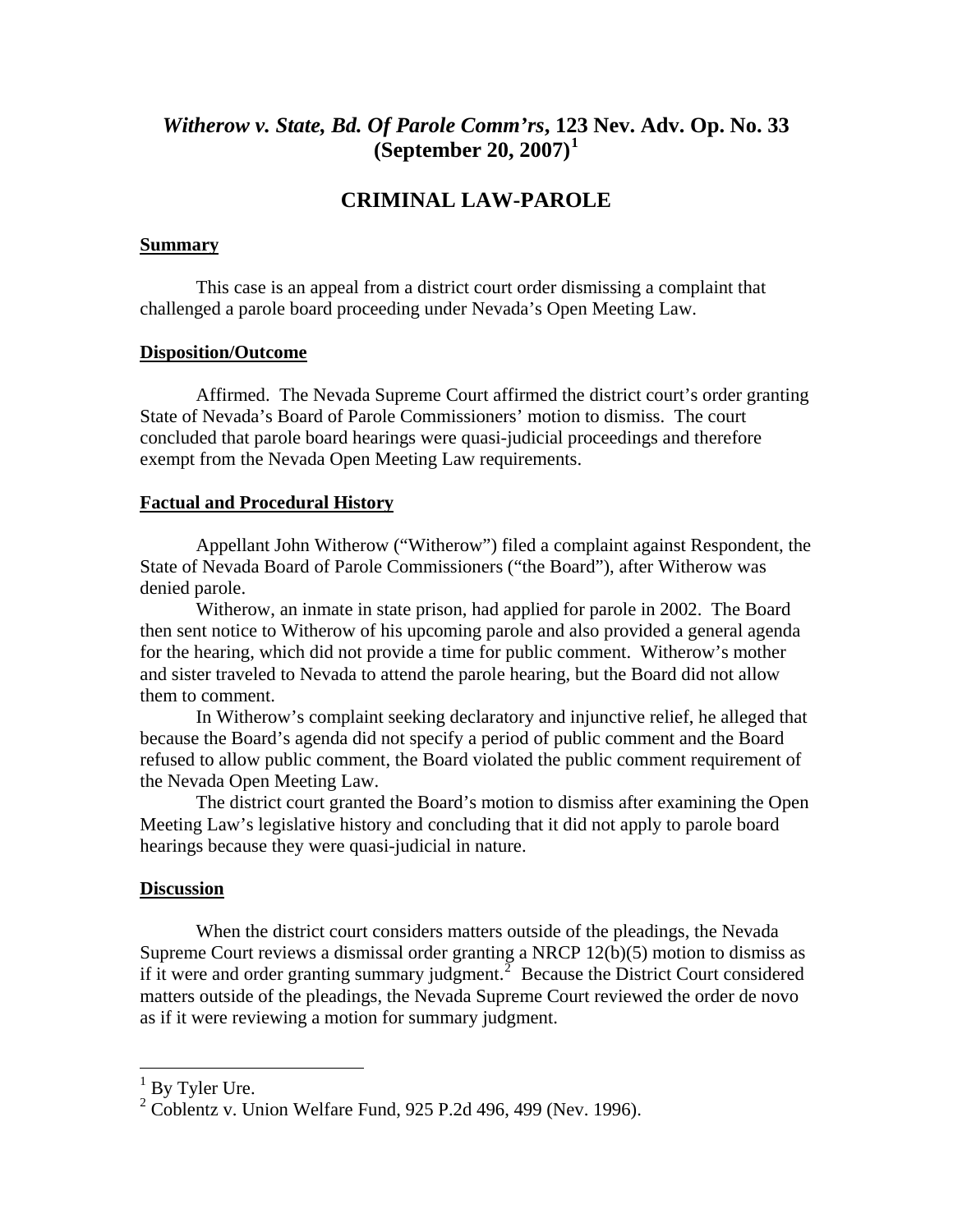The Open Meeting Law requires that public bodies give "clear notice of the topics to be discussed"<sup>[3](#page-2-0)</sup> and notice must provide an agenda denoting a period for public comment.<sup>[4](#page-2-1)</sup> However, judicial proceedings are exempt from the Open Meeting Law.<sup>[5](#page-2-2)</sup> The Court has concluded that "[a] quasi-judicial proceeding is sufficiently akin to a judicial proceeding to render it exempt from the open meeting law."<sup>[6](#page-2-3)</sup>

Nev. Rev. Stat. 213.130 governs parole board hearings and requires that hearings must be open to the public, victims must receive notice of upcoming hearing for relevant prisoners, and victims must be allowed to submit documents and testify at the parole hearings.<sup>[7](#page-2-4)</sup> However, neither Nev. Rev. Stat. 213.130 nor any provision of Nev. Rev. Stat. Chapter 241 expressly exempt parole hearings from the Open Meeting Law.

The Legislature passed S.B. 471 during the 2007 Legislative Session which amends Nev. Rev. Stat. 213.130 to provide that parole release hearings are quasi-judicial proceedings. Parole release hearings must remain open to the public, but S.B. 471 does not confer the same rights created by the Open Meeting Law to persons with respect to parole board hearings. Although S.B. 471 is not effective until October 1, 2007, it is evidence of the Legislature's intent to exempt parole hearings from the Open Meeting Law.

Additionally, parole boards perform judicial functions when releasing prisoners. The parole board's discretion in granting or denying parole is similar to the trial court's decision to grant or deny probation. Therefore, because parole boards have traditionally performed quasi-judicial functions, parole board hearings are quasi-judicial procedures.

#### **Concurrence/Dissenting Opinion**

 Justice Hardesty, with whom Chief Justice Maupin agreed, concurred in part and dissented in part. The concurrence/dissent agrees that parole hearings are exempt from the Open Meeting Law because they are quasi-judicial proceedings. However, the dissent proposes different criteria for determining what proceedings are quasi-judicial.

The Court ruled in *Stockmeier v. State, Department of Corrections*<sup>[8](#page-2-5)</sup> that quasijudicial proceedings are those that provide "minimum" due process safeguards. Therefore, any public bodies could implement due process protections, which would change those proceedings into quasi-judicial proceedings, making them exempt from the Open Meeting Law. To avoid this result, the dissent recommends overturning *Stockmeier* to the extent that it relies on due process safeguards for determining if an entity is

 $\overline{a}$ 

<span id="page-2-0"></span> $3$  Attorney General v. Board of Regents, 67 P.3d 902, 906 (Nev. 2003); NEV. REV. STAT.  $$241.020(2).$ 

 $4$  Nev. Rev. Stat. 241.020(2)(c)(3).

<span id="page-2-2"></span><span id="page-2-1"></span><sup>5</sup> *See* Nev. Rev. Stat. 241.030(4)(a).

<span id="page-2-3"></span><sup>6</sup> Stockmeier v. State, Dept' of Corrections, 135 P.3d 220, 223 (Nev. 2006).

<span id="page-2-4"></span><sup>7</sup> NEV. REV. STAT. 213.130.

<span id="page-2-5"></span><sup>8</sup> 135 P.3d 220.